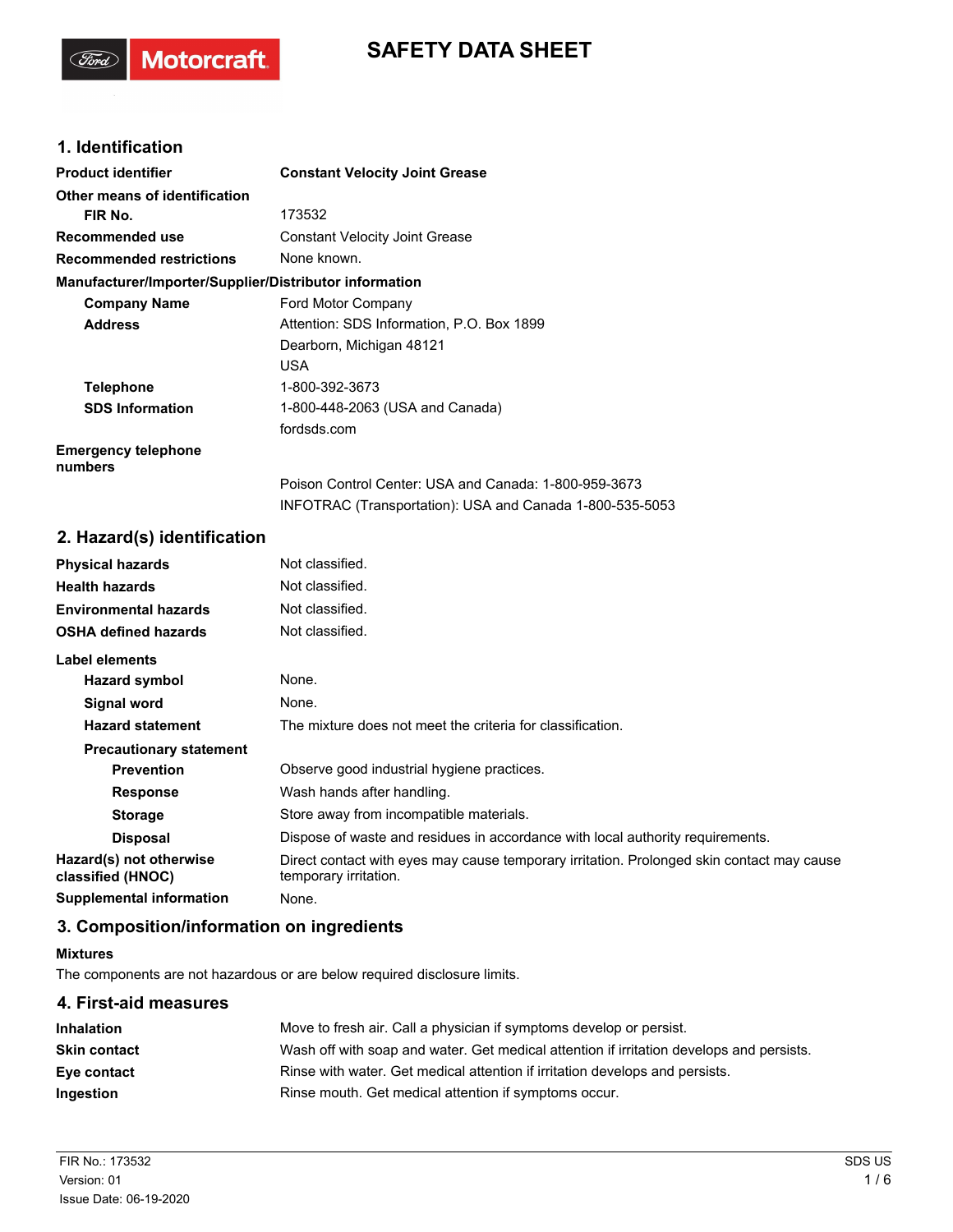| <b>Most important</b><br>symptoms/effects, acute and<br>delayed              | Direct contact with eyes may cause temporary irritation.                                                                                                                  |
|------------------------------------------------------------------------------|---------------------------------------------------------------------------------------------------------------------------------------------------------------------------|
| Indication of immediate<br>medical attention and special<br>treatment needed | Treat symptomatically.                                                                                                                                                    |
| <b>General information</b>                                                   | Ensure that medical personnel are aware of the material(s) involved, and take precautions to<br>protect themselves.                                                       |
| 5. Fire-fighting measures                                                    |                                                                                                                                                                           |
| Suitable extinguishing media                                                 | Water fog. Foam. Dry chemical powder. Carbon dioxide (CO2).                                                                                                               |
| Unsuitable extinguishing<br>media                                            | Water.                                                                                                                                                                    |
| Specific hazards arising from<br>the chemical                                | During fire, gases hazardous to health may be formed. Upon decomposition, this product emits<br>carbon monoxide, carbon dioxide and/or low molecular weight hydrocarbons. |
| Special protective equipment<br>and precautions for firefighters             | Self-contained breathing apparatus and full protective clothing must be worn in case of fire.                                                                             |
| <b>Fire fighting</b><br>equipment/instructions                               | Move containers from fire area if you can do so without risk.                                                                                                             |
| <b>Specific methods</b>                                                      | Use standard firefighting procedures and consider the hazards of other involved materials.                                                                                |
| <b>General fire hazards</b>                                                  | No unusual fire or explosion hazards noted.                                                                                                                               |
|                                                                              |                                                                                                                                                                           |

## **6. Accidental release measures**

| <b>Personal precautions,</b><br>protective equipment and<br>emergency procedures | Avoid contact with eyes, skin, and clothing. Avoid breathing mist or vapor. Keep unnecessary<br>personnel away. For personal protection, see section 8 of the SDS.                                                                     |
|----------------------------------------------------------------------------------|----------------------------------------------------------------------------------------------------------------------------------------------------------------------------------------------------------------------------------------|
| Methods and materials for<br>containment and cleaning up                         | The product is immiscible with water and will spread on the water surface. Stop the flow of<br>material, if this is without risk. Following product recovery, flush area with water. For waste<br>disposal, see section 13 of the SDS. |
| <b>Environmental precautions</b>                                                 | Avoid discharge into drains, water courses or onto the ground.                                                                                                                                                                         |
| 7. Handling and storage                                                          |                                                                                                                                                                                                                                        |

| <b>Precautions for safe handling</b> | Avoid contact with eyes, skin, and clothing. Avoid breathing mist or vapor. Avoid prolonged<br>exposure. Observe good industrial hygiene practices. For personal protection, see Section 8 of the<br>SDS. |
|--------------------------------------|-----------------------------------------------------------------------------------------------------------------------------------------------------------------------------------------------------------|
| Conditions for safe storage,         | Store in tightly closed container. Store away from incompatible materials (see Section 10 of the                                                                                                          |
| including any incompatibilities      | SDS).                                                                                                                                                                                                     |

## **8. Exposure controls/personal protection**

| <b>Occupational exposure limits</b><br>Not applicable. |                                                                                                                                                                                                                                                                                                                                                          |
|--------------------------------------------------------|----------------------------------------------------------------------------------------------------------------------------------------------------------------------------------------------------------------------------------------------------------------------------------------------------------------------------------------------------------|
| <b>Biological limit values</b>                         | No biological exposure limits noted for the ingredient(s).                                                                                                                                                                                                                                                                                               |
| Appropriate engineering<br>controls                    | Use adequate ventilation to control airborne concentrations below the exposure limits/guidelines. If<br>user operations generate a vapor, dust and/or mist, use process enclosure, appropriate local<br>exhaust ventilation, or other engineering controls to control airborne levels below the<br>recommended exposure limits/guidelines.               |
|                                                        | Individual protection measures, such as personal protective equipment                                                                                                                                                                                                                                                                                    |
| <b>Eye/face protection</b>                             | Wear safety glasses with side shields (or goggles).                                                                                                                                                                                                                                                                                                      |
| <b>Skin protection</b>                                 |                                                                                                                                                                                                                                                                                                                                                          |
| <b>Hand protection</b>                                 | Suitable chemical protective gloves should be worn when the potential exists for skin exposure.<br>The choice of an appropriate glove does not only depend on its material but also on other quality<br>features and is different from one producer to the other. Nitrile gloves are recommended.                                                        |
| Other                                                  | Wear appropriate chemical resistant clothing if applicable.                                                                                                                                                                                                                                                                                              |
| <b>Respiratory protection</b>                          | If engineering controls do not maintain airborne concentrations to a level which is adequate to<br>protect worker health, an approved respirator must be worn. Respirator selection, use and<br>maintenance should be in accordance with the requirements of OSHA Respiratory Protection<br>Standard 29 CFR 1910.134 and/or Canadian Standard CSA Z94.4. |
| <b>Thermal hazards</b>                                 | Wear appropriate thermal protective clothing, when necessary.                                                                                                                                                                                                                                                                                            |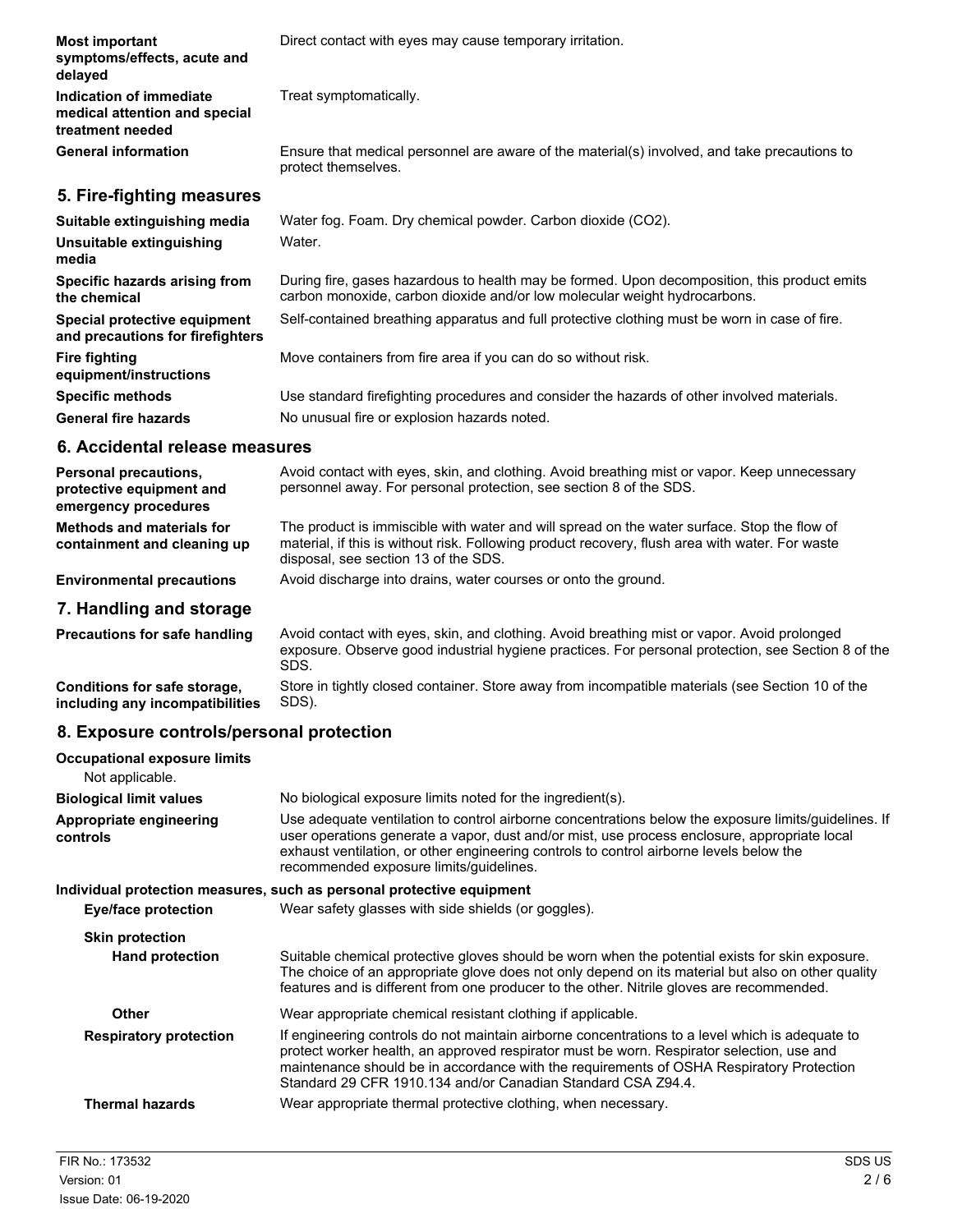#### **9. Physical and chemical properties**

| <b>Appearance</b>                                 |                                                                |
|---------------------------------------------------|----------------------------------------------------------------|
| <b>Physical state</b>                             | Solid.                                                         |
| Form                                              | Paste.                                                         |
| Color                                             | Green.                                                         |
| Odor                                              | Characteristic.                                                |
| <b>Odor threshold</b>                             | Not available.                                                 |
| pH                                                | Not available.                                                 |
| Melting point/freezing point                      | Not available.                                                 |
| Initial boiling point and boiling<br>range        | >600.8 °F (> 316 °C)                                           |
| <b>Flash point</b>                                | > 356.0 °F (> 180.0 °C) Cleveland Open Cup                     |
| <b>Evaporation rate</b>                           | Not available.                                                 |
| Flammability (solid, gas)                         | Not available.                                                 |
| Upper/lower flammability or explosive limits      |                                                                |
| <b>Flammability limit - lower</b><br>(%)          | Not available.                                                 |
| <b>Flammability limit - upper</b><br>(%)          | Not available.                                                 |
| Explosive limit - lower (%)                       | Not available.                                                 |
| Explosive limit - upper (%)                       | Not available.                                                 |
| Vapor pressure                                    | $< 0.1$ mm Hg @ 20 $^{\circ}$ C                                |
| <b>Vapor density</b>                              | Not available.                                                 |
| <b>Relative density</b>                           | 0.901                                                          |
| Relative density temperature                      | 59 °F (15 °C)                                                  |
| Solubility(ies)                                   |                                                                |
| Solubility (water)                                | Negligible                                                     |
| <b>Partition coefficient</b><br>(n-octanol/water) | > 3.5                                                          |
| <b>Auto-ignition temperature</b>                  | Not available.                                                 |
| <b>Decomposition temperature</b>                  | Not available.                                                 |
| <b>Viscosity</b>                                  | $120 \text{ cSt}$                                              |
| <b>Viscosity temperature</b>                      | 104 °F (40 °C)                                                 |
| 10. Stability and reactivity                      |                                                                |
| <b>Reactivity</b>                                 | The product is stable and non-reactive under normal conditions |
| $-1.212$                                          | Material is stable under nerosal senditions                    |

| <b>Reactivity</b>                            | The product is stable and non-reactive under normal conditions of use, storage and transport.                                      |  |
|----------------------------------------------|------------------------------------------------------------------------------------------------------------------------------------|--|
| <b>Chemical stability</b>                    | Material is stable under normal conditions.                                                                                        |  |
| <b>Possibility of hazardous</b><br>reactions | No dangerous reaction known under conditions of normal use.                                                                        |  |
| <b>Conditions to avoid</b>                   | Contact with incompatible materials.                                                                                               |  |
| Incompatible materials                       | Strong oxidizing agents.                                                                                                           |  |
| <b>Hazardous decomposition</b><br>products   | Upon decomposition, this product emits carbon monoxide, carbon dioxide and/or low molecular<br>weight hydrocarbons. Sulfur oxides. |  |

### **11. Toxicological information**

#### **Information on likely routes of exposure**

| <b>Inhalation</b>   | Prolonged inhalation may be harmful.                     |
|---------------------|----------------------------------------------------------|
| <b>Skin contact</b> | Prolonged skin contact may cause temporary irritation.   |
| Eye contact         | Direct contact with eyes may cause temporary irritation. |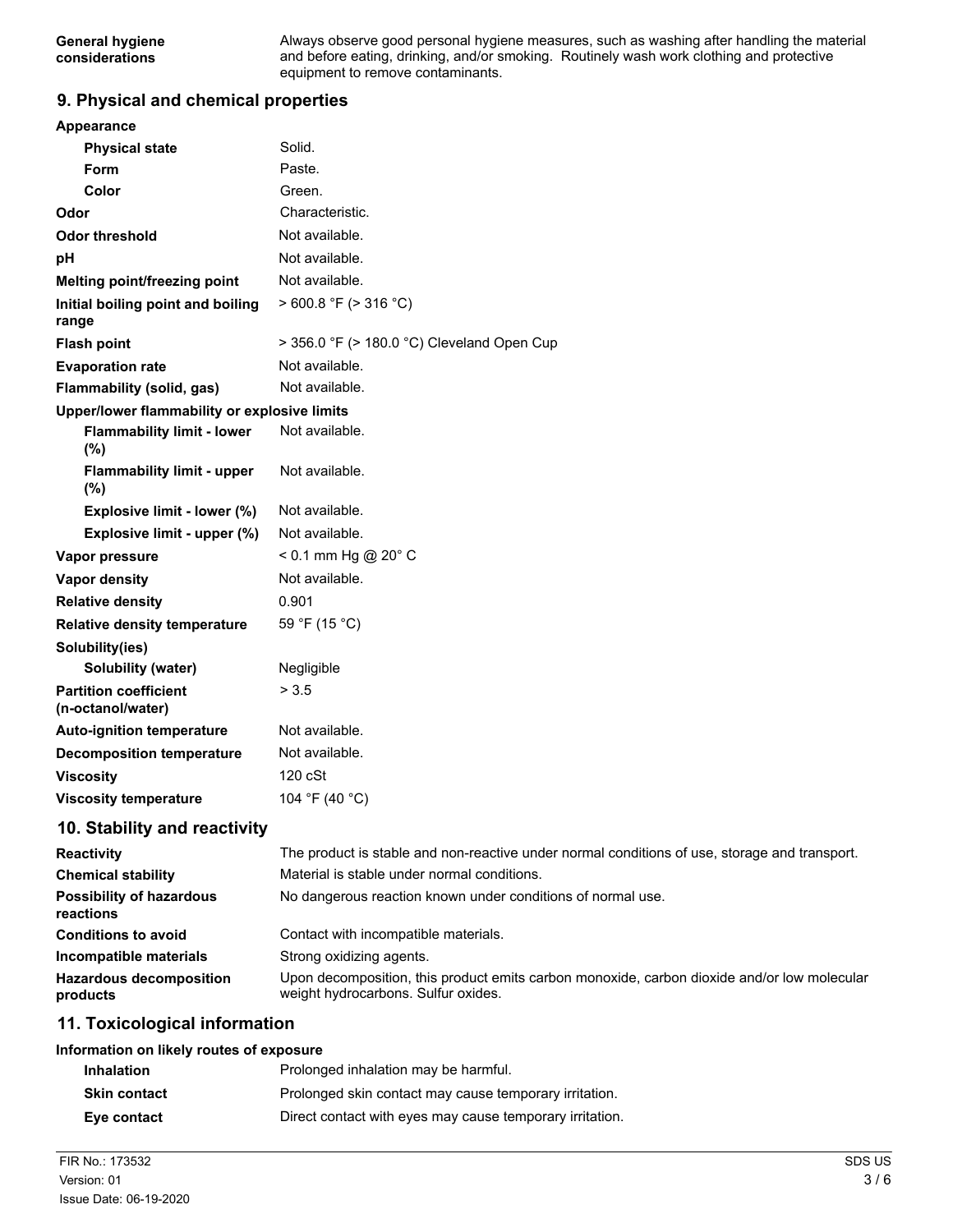| Ingestion                                                                          | Ingestion may cause gastrointestinal irritation, nausea, vomiting and diarrhea. Expected to be a<br>low ingestion hazard.                                                                                                                     |
|------------------------------------------------------------------------------------|-----------------------------------------------------------------------------------------------------------------------------------------------------------------------------------------------------------------------------------------------|
| Symptoms related to the<br>physical, chemical and<br>toxicological characteristics | Direct contact with eyes may cause temporary irritation.                                                                                                                                                                                      |
| Information on toxicological effects                                               |                                                                                                                                                                                                                                               |
| <b>Acute toxicity</b>                                                              | Not expected to be hazardous by OSHA criteria.                                                                                                                                                                                                |
| <b>Skin corrosion/irritation</b>                                                   | Prolonged skin contact may cause temporary irritation.                                                                                                                                                                                        |
| Serious eye damage/eye<br>irritation                                               | Direct contact with eyes may cause temporary irritation.                                                                                                                                                                                      |
| Respiratory or skin sensitization                                                  |                                                                                                                                                                                                                                               |
| <b>Respiratory sensitization</b>                                                   | Based on available data, the classification criteria are not met.                                                                                                                                                                             |
| <b>Skin sensitization</b>                                                          | Based on available data, the classification criteria are not met.                                                                                                                                                                             |
| Germ cell mutagenicity                                                             | Based on available data, the classification criteria are not met.                                                                                                                                                                             |
| Carcinogenicity                                                                    | Base oil severely refined: Not carcinogenic in animal studies. Representative material passes<br>IP-346, Modified Ames test, and/or other screening tests. This product is not considered to be a<br>carcinogen by IARC, ACGIH, NTP, or OSHA. |
| IARC Monographs. Overall Evaluation of Carcinogenicity                             |                                                                                                                                                                                                                                               |
| Not listed.<br>Not listed.                                                         | OSHA Specifically Regulated Substances (29 CFR 1910.1001-1053)                                                                                                                                                                                |
| <b>Reproductive toxicity</b>                                                       | Based on available data, the classification criteria are not met.                                                                                                                                                                             |
| Specific target organ toxicity -<br>single exposure                                | Based on available data, the classification criteria are not met.                                                                                                                                                                             |
| Specific target organ toxicity -<br>repeated exposure                              | Based on available data, the classification criteria are not met.                                                                                                                                                                             |
| <b>Aspiration hazard</b>                                                           | Based on available data, the classification criteria are not met.                                                                                                                                                                             |
| <b>Chronic effects</b>                                                             | Prolonged inhalation may be harmful.                                                                                                                                                                                                          |
| 12. Ecological information                                                         |                                                                                                                                                                                                                                               |
| <b>Ecotoxicity</b>                                                                 | The product is not classified as environmentally hazardous. However, this does not exclude the<br>possibility that large or frequent spills can have a harmful or damaging effect on the environment.                                         |
| Persistence and degradability<br><b>Bioaccumulative potential</b>                  | No data is available on the degradability of any ingredients in the mixture.                                                                                                                                                                  |
| Partition coefficient n-octanol / water (log Kow)<br>> 3.5                         |                                                                                                                                                                                                                                               |
| <b>Mobility in soil</b>                                                            | No data available.                                                                                                                                                                                                                            |
| Other adverse effects                                                              | No other adverse environmental effects (e.g. ozone depletion, photochemical ozone creation<br>potential, endocrine disruption, global warming potential) are expected from this component.                                                    |
| 13. Disposal considerations                                                        |                                                                                                                                                                                                                                               |
| <b>Disposal instructions</b>                                                       | Collect and reclaim or dispose in sealed containers at licensed waste disposal site. Don't pollute.<br>Conserve resources. Return used oil to collection centers.                                                                             |
| <b>Local disposal regulations</b>                                                  | Dispose in accordance with all applicable regulations.                                                                                                                                                                                        |
| <b>Hazardous waste code</b>                                                        | The waste code should be assigned in discussion between the user, the producer and the waste<br>disposal company.                                                                                                                             |
| Waste from residues / unused<br>products                                           | Dispose of in accordance with local regulations. Empty containers or liners may retain some<br>product residues. This material and its container must be disposed of in a safe manner (see:<br>Disposal instructions).                        |
| <b>Contaminated packaging</b>                                                      | Since emptied containers may retain product residue, follow label warnings even after container is<br>emptied. Empty containers should be taken to an approved waste handling site for recycling or<br>disposal.                              |
| 14. Transport information                                                          |                                                                                                                                                                                                                                               |

# **DOT**

Not regulated as dangerous goods.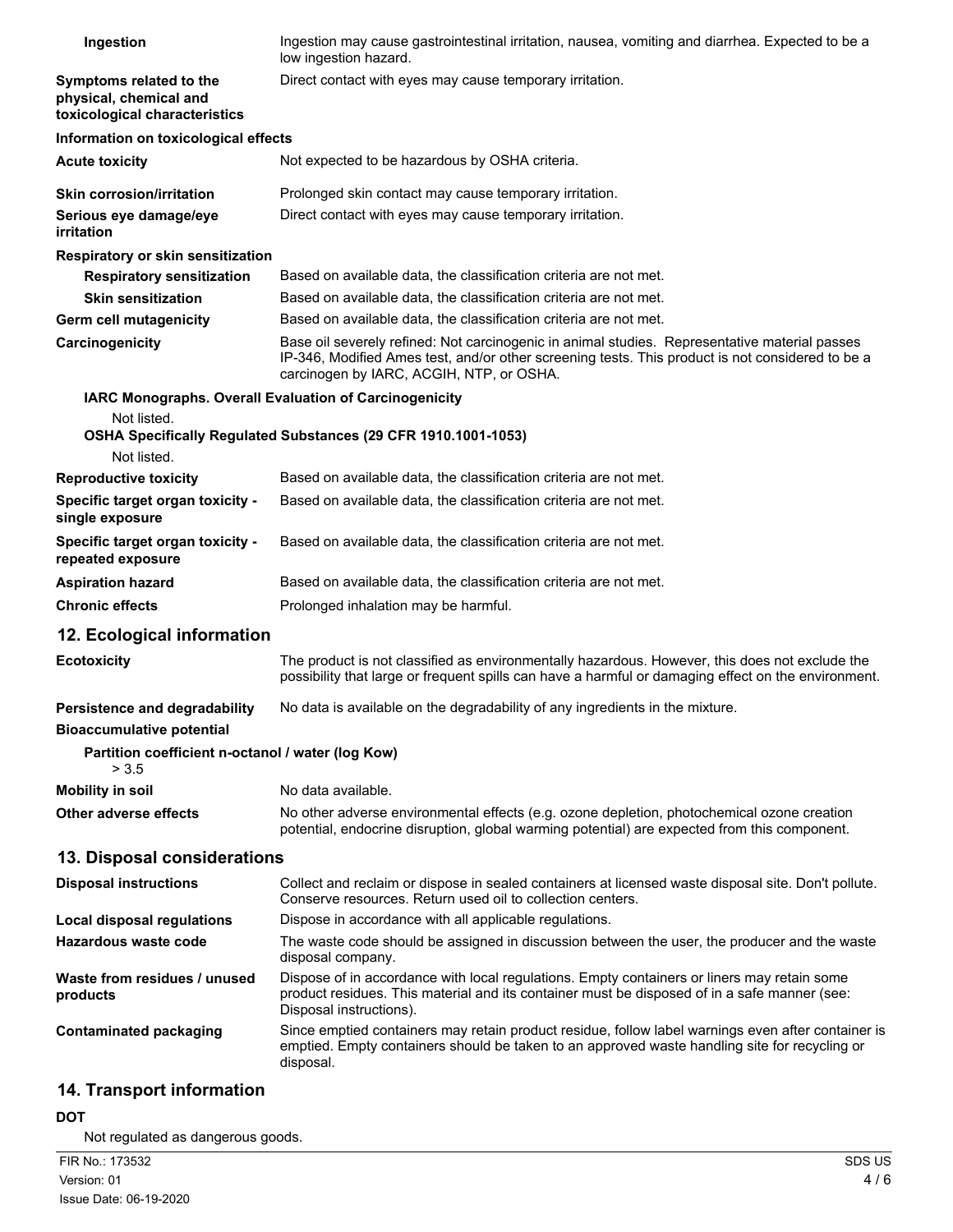#### **IATA**

Not regulated as dangerous goods.

#### **IMDG**

Not regulated as dangerous goods.

**Transport in bulk according to** Not applicable. **Annex II of MARPOL 73/78 and the IBC Code**

### **15. Regulatory information**

**US federal regulations**

This product is not known to be a "Hazardous Chemical" as defined by the OSHA Hazard Communication Standard, 29 CFR 1910.1200.

#### **Toxic Substances Control Act (TSCA)**

#### **TSCA Section 12(b) Export Notification (40 CFR 707, Subpt. D)**

Not regulated.

#### **CERCLA Hazardous Substance List (40 CFR 302.4)**

Not listed.

#### **SARA 304 Emergency release notification**

#### Not regulated.

**OSHA Specifically Regulated Substances (29 CFR 1910.1001-1053)**

Not listed.

#### **Superfund Amendments and Reauthorization Act of 1986 (SARA)**

#### **SARA 302 Extremely hazardous substance**

Not listed.

#### **SARA 311/312 Hazardous** No **chemical**

**SARA 313 (TRI reporting)**

Not regulated.

#### **Other federal regulations**

#### **Clean Air Act (CAA) Section 112 Hazardous Air Pollutants (HAPs) List**

Not regulated.

#### **Clean Air Act (CAA) Section 112(r) Accidental Release Prevention (40 CFR 68.130)**

Not regulated.

**Safe Drinking Water Act** Not regulated. **(SDWA)**

#### **US state regulations**

#### **California Proposition 65**

California Safe Drinking Water and Toxic Enforcement Act of 1986 (Proposition 65): This material is not known to contain any chemicals currently listed as carcinogens or reproductive toxins. For more information go to www.P65Warnings.ca.gov.

#### **International Inventories**

All components are listed or are exempt from listing on the Toxic Substances Control Act Inventory.

## **16. Other information, including date of preparation or last revision**

| <b>Issue date</b>               | 06-19-2020                                         |
|---------------------------------|----------------------------------------------------|
| <b>Version</b>                  | 01                                                 |
| <b>HMIS<sup>®</sup></b> ratings | Health: 0<br>Flammability: 1<br>Physical hazard: 0 |
| <b>NFPA ratings</b>             | Health: 0<br>Flammability: 1<br>Instability: 0     |